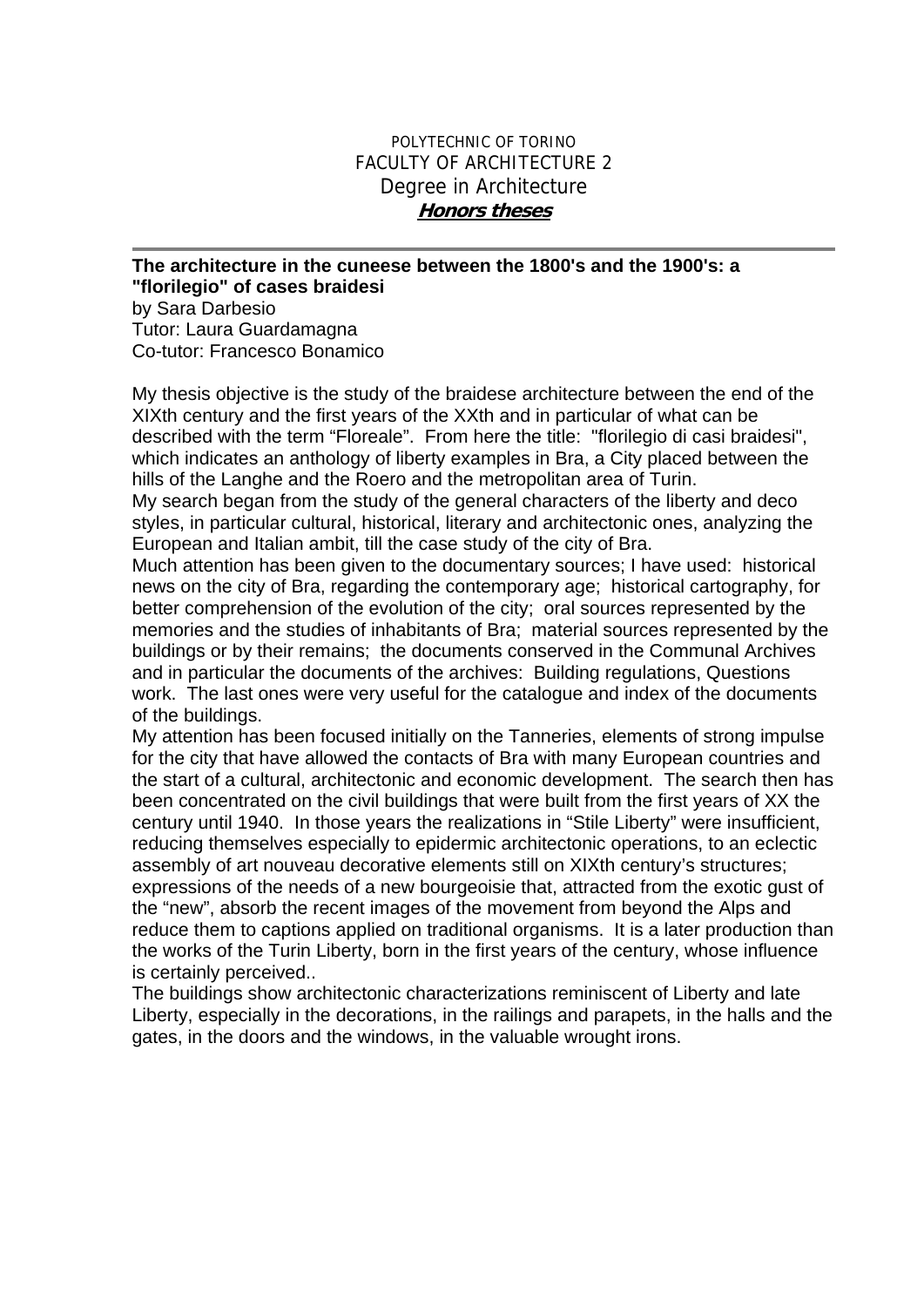Planners of the buildings are two surveyors: FRANCESCO TESTA and LORENZO MILANO who worked with the son, Bartolomeo. Their works testify their prolific presence in the city of Bra.



Civil building room, Via S. Rocco, 20

Also analyzed were the civil and funeral monuments of the two artists-sculptors who have worked in Bra between the end of the 800 and the first decades of the 900: GIUSEPPE CERINI and CELESTINO FUMAGALLI both of Turin. One of adoption and one of birth.

CERINI began to work in Bra in the 1895, when he won the competition for the realization of an imposing funeral monument to honour the memory of the lawyer BOGLIONE, a city's benefactor. It was a big success, because the author obtained, from that moment on, numerous job orders for the realization of works, funeral monuments especially, approximately about fifteen, that he realized in 30 years.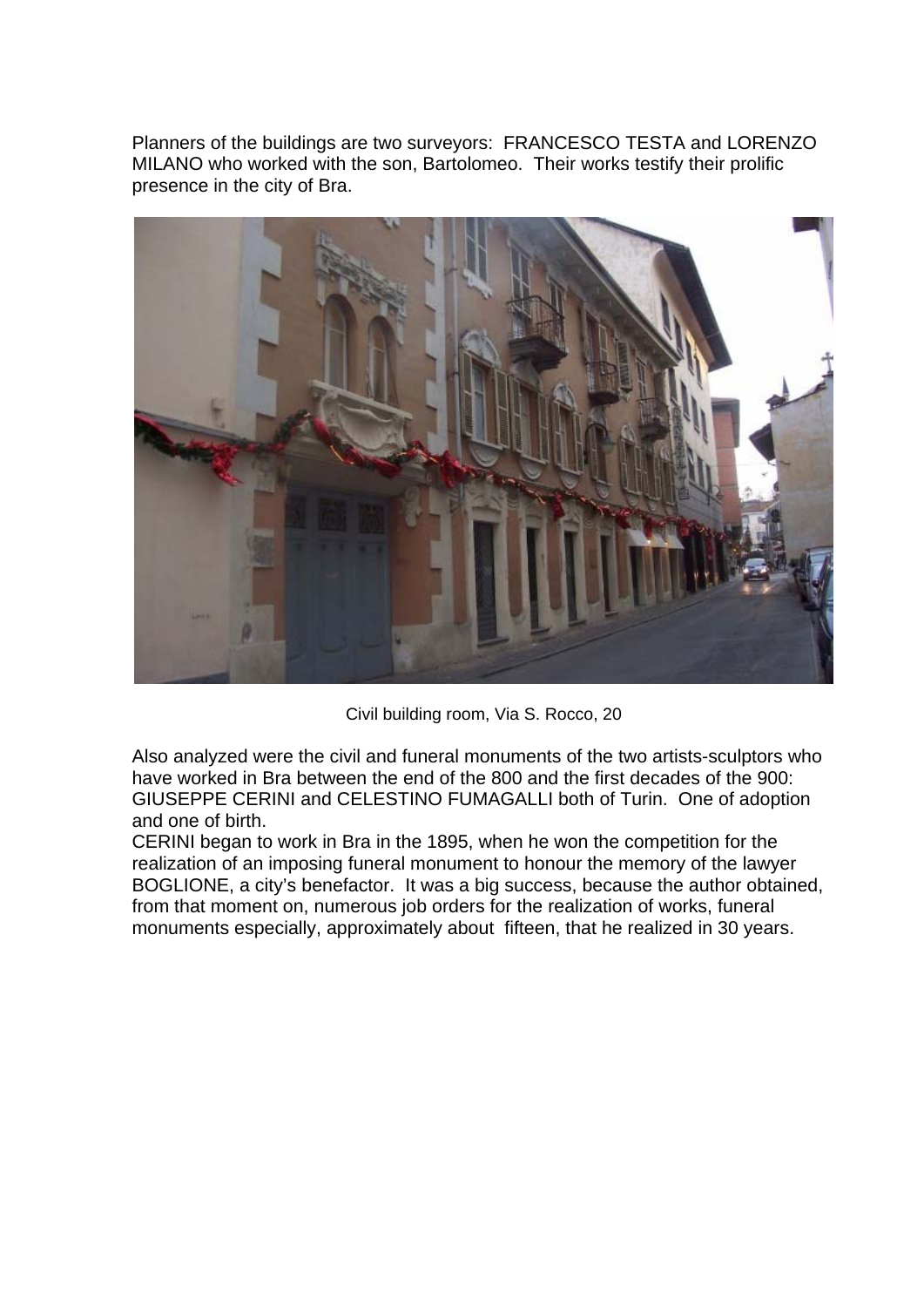

Family OLIVERO's Funeral monument. A mosaic decorated niche with a sun is the setting for a beautiful figure of woman with a lively dress and a light in her hand

FUMAGALLI participated in Bra in a competition held in 1896 for the realization of a public monument in honour of its most illustrious citizen, Beato Cottolengo. He won with a bronze statue of great dimensions inaugurated in 1900. The figure of the Saint with open arms and the look turned towards the sky rests upon a high granitic base. To its feet, a scene of charity in which an angel helps a suffering needy. The magnificent scene is modelled with a pictorial sensibility: the treatment of the great curved wing and the flowers with their soft roots are characteristic of the liberty style just like the wrought iron gates that enclosed the monument with its stylized flowerbed of lilies gone lost in the operation "ferro alla patria".